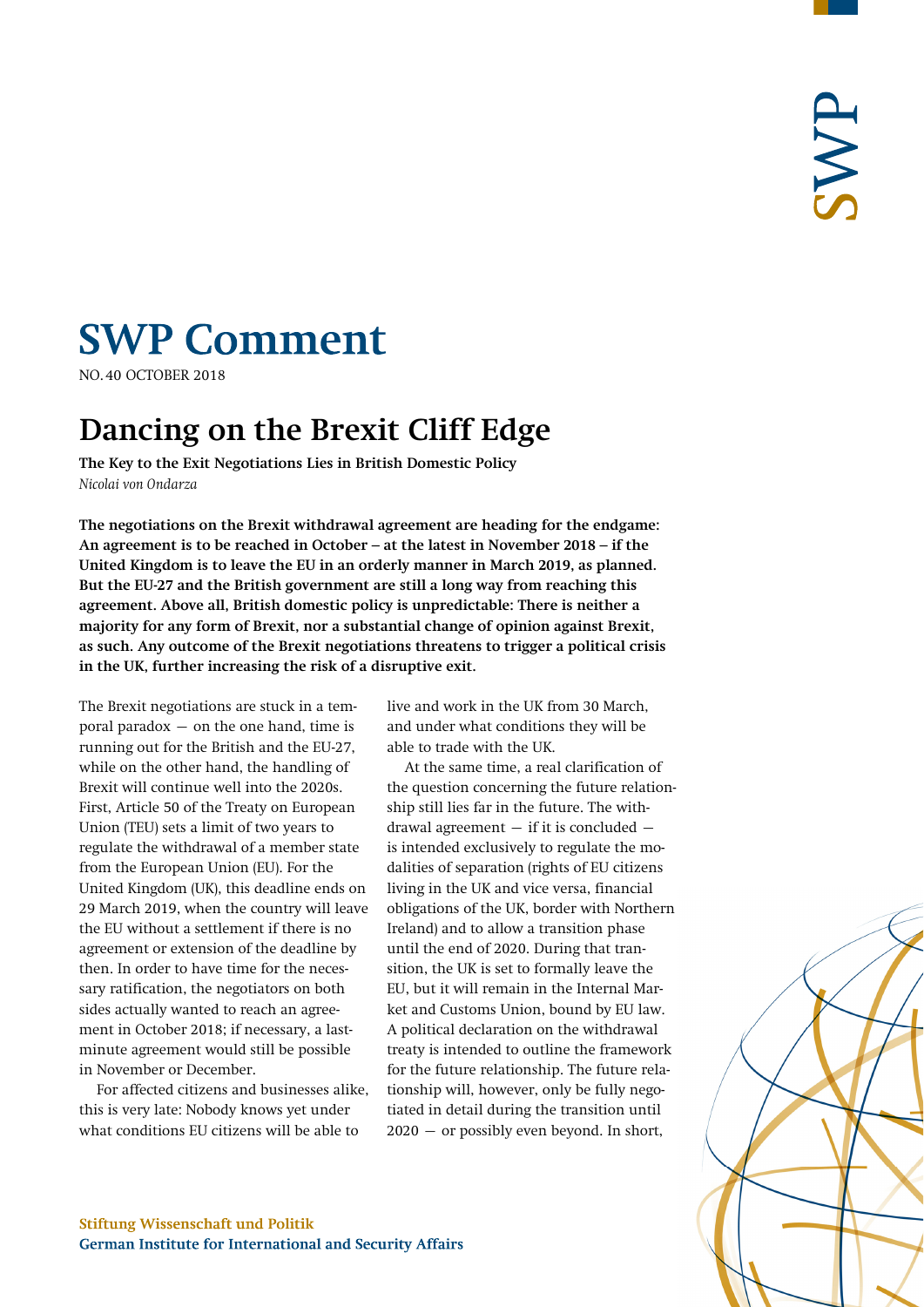

the Brexit negotiations must start in autumn 2018 in a sprint, but only as part of a longer negotiation marathon.

#### **Northern Ireland in Focus**

In this marathon of negotiations, negotiators on both sides are already well advanced on separation issues, despite the difficult negotiations. According to joint statements, about 80 per cent of the withdrawal agreement is politically agreed, for example on the basic structure of the agreement, on safeguarding citizens' rights (with some exceptions), on the financial obligations of the UK, and on the modalities for the transition phase. But these agreements are meaningless if no agreement is reached on the overall package – including the transition phase.

As in most negotiations, the remaining 20 per cent are the most controversial. Technical issues with high political relevance are still open. These include, for example, the question of the institutional mechanisms for implementing the withdrawal agreement, i.e., what rights the EU Court of Justice will have. The protection of geographical indicators in the UK after Brexit (e.g. Champagne, Nuremberg gingerbread, etc.) – an important economic factor for the EU worldwide – is also still a point of contention.

The biggest obstacle, however, is how to deal with the Irish-British border in Northern Ireland. This future EU external border is of enormous importance for EU member Ireland, both because of its importance for the Northern Ireland peace process and because of the close economic ties between the two parts of the island (see SWP Comment 7/2017). With 208 border crossings, the border also has more crossings than the entire EU external border in Eastern Europe – de facto it is hardly controllable and therefore of great importance for the EU as a whole. From the beginning of the Brexit negotiations, the EU-27, supported in particular by Germany, have made keeping this border open a central criterion for a withdrawal agreement.

At the same time, the internal contradictions of Brexit are in focus with the border in Northern Ireland. The British government has set three incompatible targets (see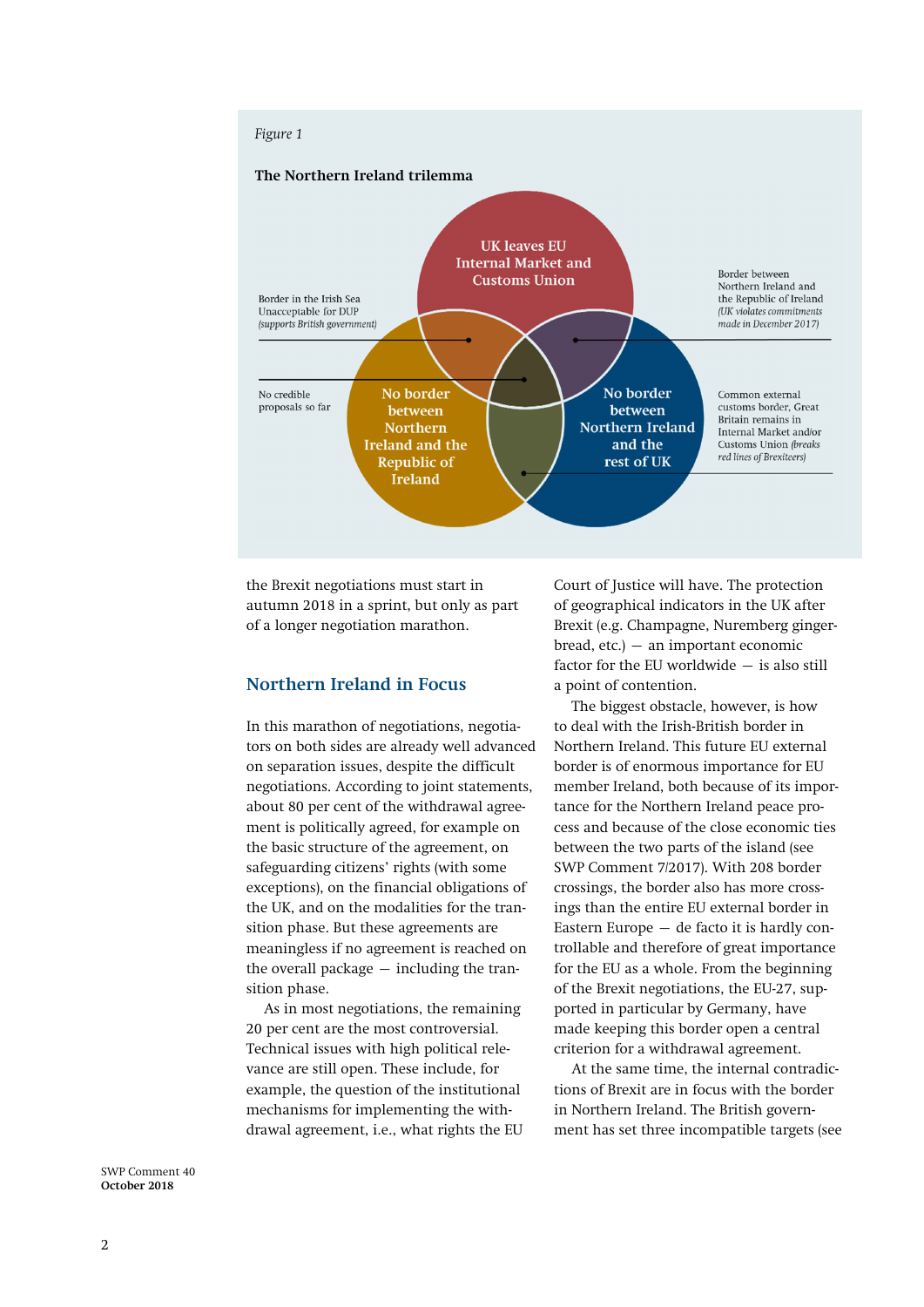Figure 1): Prime Minister Theresa May has always stressed to her own people and party that Britain will leave the EU's Internal Market and Customs Union. Anything else is dismissed as a betrayal of the referendum. In December 2017, however, the British government promised the EU-27 to keep the border open in any case. To this end, the withdrawal agreement is to spell out a "backstop" option with which the border can be kept open, even if this cannot be guaranteed by the general British-European relationship – theoretically, even if the EU and the UK fail to agree a future trading agreement. Finally, May has promised the Northern Irish Democratic Unionist Party (DUP), which supports the government, not to create controls between Northern Ireland and the rest of the UK.

Since then, the negotiations on Northern Ireland have stalled. The British government categorically rejects the proposal for a backstop presented by the EU Commission in March 2018 ("No Prime Minister could ever sign this"). This saw the creation of a common regulatory area between the EU-27 and Northern Ireland, with the latter effectively remaining in the Customs Union and parts of the Internal Market. This is regarded in the UK as breaking up the integrity of the United Kingdom itself, not least because the Scottish government also wants a special status vis-à-vis the EU for Scotland. However, the British government has not yet presented its own proposal. The rejection of the EU-27 proposal, on the other hand, is shared by all parties in the UK. The best way to mitigate the backstop would be a statement on the future relationship, with the prospect that it would never be needed.

### **Wide Front against Chequers**

But it is precisely this political declaration that is the second major obstacle. For a long time, the British government has been negotiating mainly with itself about the future relationship, while the EU-27 have stood firm on a clear position: The UK should be integrated into the EU's existing relations with third countries, i.e., either

participate in the Internal Market with all rights and obligations, as Norway does, as part of the European Economic Area, or conclude a deepened free trade agreement with the EU as a third country, such as Canada. The latter would allow tariff-free trade but result in significant cuts in market access for workers and (financial) services, and exclude the UK from the EU's common regulatory area – and thus also trigger the backstop for Northern Ireland.

In July 2018 Theresa May, under intense political pressure, gathered her government behind the strategy named after the location of the Chequers plan meeting. According to the strategy, the UK wants to keep a "common rule book" with the EU's Internal Market for goods. The country is also to remain in the Customs Union in the medium term until new technical possibilities for a solution have been found. In contrast, May's strategy proposes removing the remaining freedoms for services, capital, people, and other EU policy areas from Britain. The EU rules should also not apply to purely domestic products either, and the British Parliament would retain a principal veto right (but with consequences if the UK decides to deviate from EU rules). This strategy is being sold to the EU-27 by May as the only acceptable solution in the UK.

The Chequers plan is being rejected by the hard Brexiteers in the UK as well as by the EU-27. EU opponents such as conservative MPs Jacob Rees-Moog and Boris Johnson see Chequers as a plan to bind the UK in the long term to a "vassal status" visà-vis the EU in which it (partially) accepts EU legislation without having a say. EU negotiator Michel Barnier and all national governments of the EU-27, on the other hand, have made it clear that although parts of the Chequers plan are a good basis for negotiations, the central proposal – partial participation in the Internal Market without legally binding enforcement – violates the EU's central red lines. This would divide the four freedoms, endanger the Internal Market, and at the same time allow British companies to gain unfair competitive advantages over their EU competitors.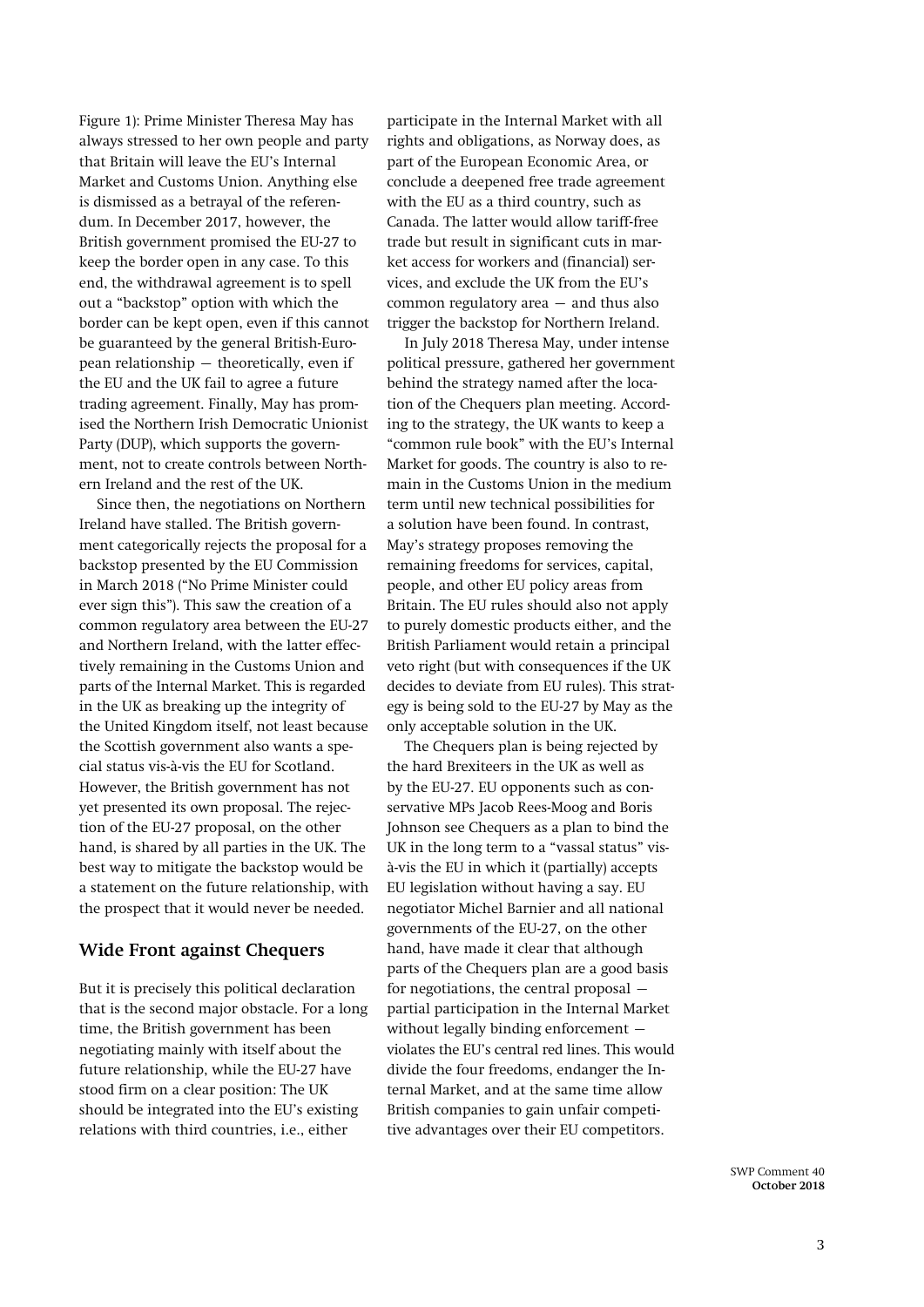In short, to cushion the backstop in Northern Ireland, the political declaration on the future relationship between the EU and Britain should be as specific as possible. But the more detailed the statement becomes, the more the EU will insist on its red lines on the integrity of the Internal Market and demand more concessions from the British. This, in turn, increases the risk of the withdrawal agreement failing in the British Parliament.

## **A High-risk Political Game**

The most critical element in the Brexit negotiations in the short term is the volatility of British domestic policy. For internal political reasons, the British government has already made a legal commitment to submit the withdrawal agreement and political declaration to the two houses of Parliament. Only after it has gained approval from the House of Commons can it sign the withdrawal agreement with the EU. But that approval is more than uncertain:

First of all, May only has an extremely narrow majority. Since she called snap elections in June 2017, she has headed a minority government. The current 315 Conservatives, backed up by 10 members of the Northern Irish DUP, only achieve a majority among the 650 seats because the 7 members of the Irish Nationalist Sinn Fein from Northern Ireland do not accept their seats. Even a handful of dissenters can cost May her majority at any time. The pressure comes from at least four sides.

Firstly, the hard Brexiteers in the Conservative Party categorically reject the Chequers plan, and even more so any further concessions to the EU. According to their own statements, the Tories assembled in the "European Research Group" (ERG) have up to 80 MPs who are willing to vote against the government on Chequers. At least 25 have made this public, including former ministers David Davis and Steve Baker, who resigned in protest against Chequers. In the past, the ERG has repeatedly managed to impose hard interpretations of the Brexit

vote in the Conservative Party and Parliament with threats against the Prime Minister to vote against the government. This group also has enough deputies to initiate a leadership challenge against Theresa May in her party at any time – but not enough to make her own candidate Prime Minister. By rejecting the withdrawal agreement, however, they could enforce the "WTO scenario", which they see as their preferred option. Crucially, at least in public, they play down the costs of a no deal Brexit  $$ despite most economic studies stating otherwise – arguing that after a short-term hiccup, Britain could recover, and even gain, by signing free trade deals around the world and undercutting European regulations.

On the other side of the spectrum, at least 12 members of the Conservative Party can be identified who openly advocate the closest possible ties to the EU. In theory, they too have the possibility of costing the government the majority if the entire opposition vote against it as well. In the course of the parliamentary process on Brexit, they have succeeded, among other things, in strengthening the House of Commons' decision rights on Brexit ("meaningful vote"). In the past, this group flirted time and again with rebellion against the government and only failed to gain a majority in the House of Commons for a Customs Union with the EU against the wishes of the government because five Labour MPs voted with the government. Although they could cost the government the majority, they are less likely to risk a no deal outcome than the ERG.

The Northern Irish DUP is the third Achilles' heel of May's minority government. The DUP is itself a conflict party in Northern Ireland and stands for a clear unionist course. The party is a staunch supporter of Brexit, even though the majority of Northern Ireland's population has voted for remaining in the EU. The party's self-image and raison d'être, however, is its attachment to the United Kingdom of Great Britain and Northern Ireland. For the DUP, this is much more important than Brexit or the survival of the May government. The 10 DUP MEPs have therefore openly threatened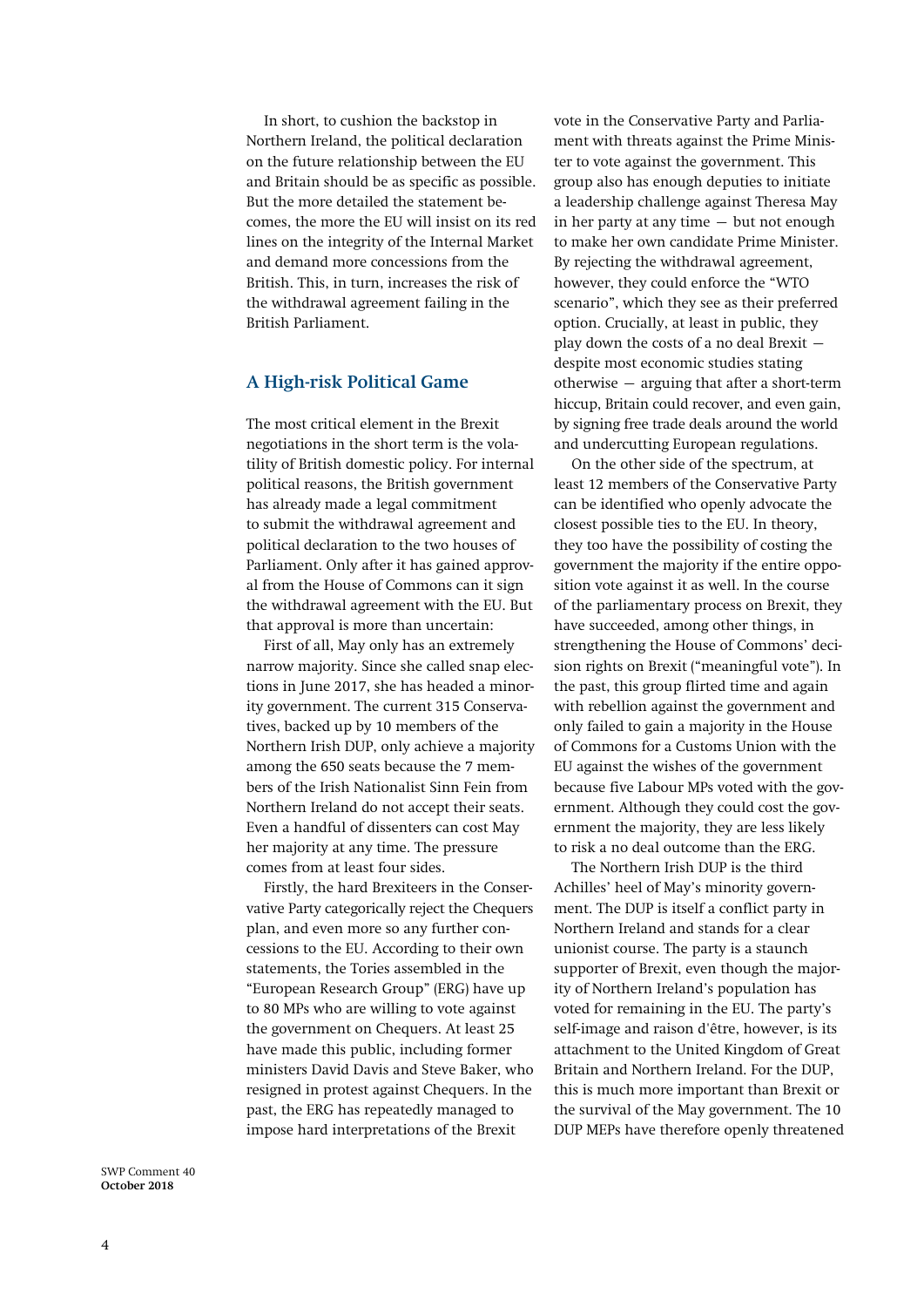to withdraw support from the May administration if it enters into an agreement with the EU that would in some way lead to a differentiation between Northern Ireland and the rest of the United Kingdom. This is true, according to the party's public statement, even if it is only an option of last resort, as with the "backstop".

The fourth crucial factor is Labour as the main opposition party, which, with its 257 MEPs, could help May gain a majority at any time. Indeed, the Labour leadership around Jeremy Corbyn has clearly accepted the Brexit vote. Labour has therefore in the past voted with the government in favour of triggering Article 50. However, the party has submitted six tests for the withdrawal treaty – formulated in such a way that no form of Brexit will ever fulfil them – and has already announced its intention to vote against the withdrawal agreement.

The rejections by the Liberal Democrats and the Scottish National Party are even clearer. Politically, none of the opposition parties have an interest in taking responsibility for the Brexit result. Furthermore, particularly Labour is speculating on early elections in the event of May's failure. Although Labour is also divided on Brexit issues, in the past only five pro-Brexit Labour MPs voted with the government.

In a nutshell: There is currently no majority in the British Parliament for any Brexit variant. While Theresa May has to fight for every vote for approval of the withdrawal agreement and political declaration, the opposition cannot be expected to help. If both the DUP and even some of the 25 MPs who form the core of the ERG vote against her, she has hardly any chance to get an agreement through Parliament. If only one of these groups rebels, she would still have to fight for every single MP to get over the line.

#### **The Clock Is Ticking**

In light of these differences, the outcome of the Brexit negotiations is still completely unknown. Five scenarios are on the agenda

for the medium term. Two factors are important for the evaluation of these scenarios. On the one hand, the default option in Article 50 negotiations is not a return to the status quo, but rather the UK dropping out of the EU on 29 March 2019 without any transition or rules governing future cooperation. On the other hand, not all open questions need to be clarified before withdrawal, but rather "only" the withdrawal agreement and the political declaration on the framework of future relations.

#### **Scenario 1: Orderly Brexit**

The scenario that the negotiators on both sides are working towards is an orderly Brexit on 29 March 2019. This requires the EU-27 and the UK to have agreed by then the withdrawal agreement and the political declaration for future cooperation. From the standpoint of the EU-27, this has to include a legally binding backstop for Northern Ireland, the remaining separation modalities, and the transition. In order to have sufficient time for parliamentary approval and the implementation processes, an agreement in autumn 2018 is necessary. Furthermore, the British Parliament has set a deadline of 21 January 2019 for its government to conclude the withdrawal negotiations. Otherwise, the government will have to obtain approval for a new mandate from Parliament – which is likely to be difficult, given the majority situation outlined above.

If an agreement between the British government and the EU-27 is reached, a number of steps will still have to be taken. The most critical step is the vote in the British House of Commons. Looking at May's recent speeches, the strategy of the May government to get its own parliamentarians to vote in favour is already taking shape: To give them the choice of either accepting the agreement May negotiated with the EU, or take personal political responsibility for the consequences of a "no deal" scenario and – addressed particularly at the Brexiteers – accepting the risk that new elections, a Labour government, and a second referendum could follow. If May succeeds in this, final approval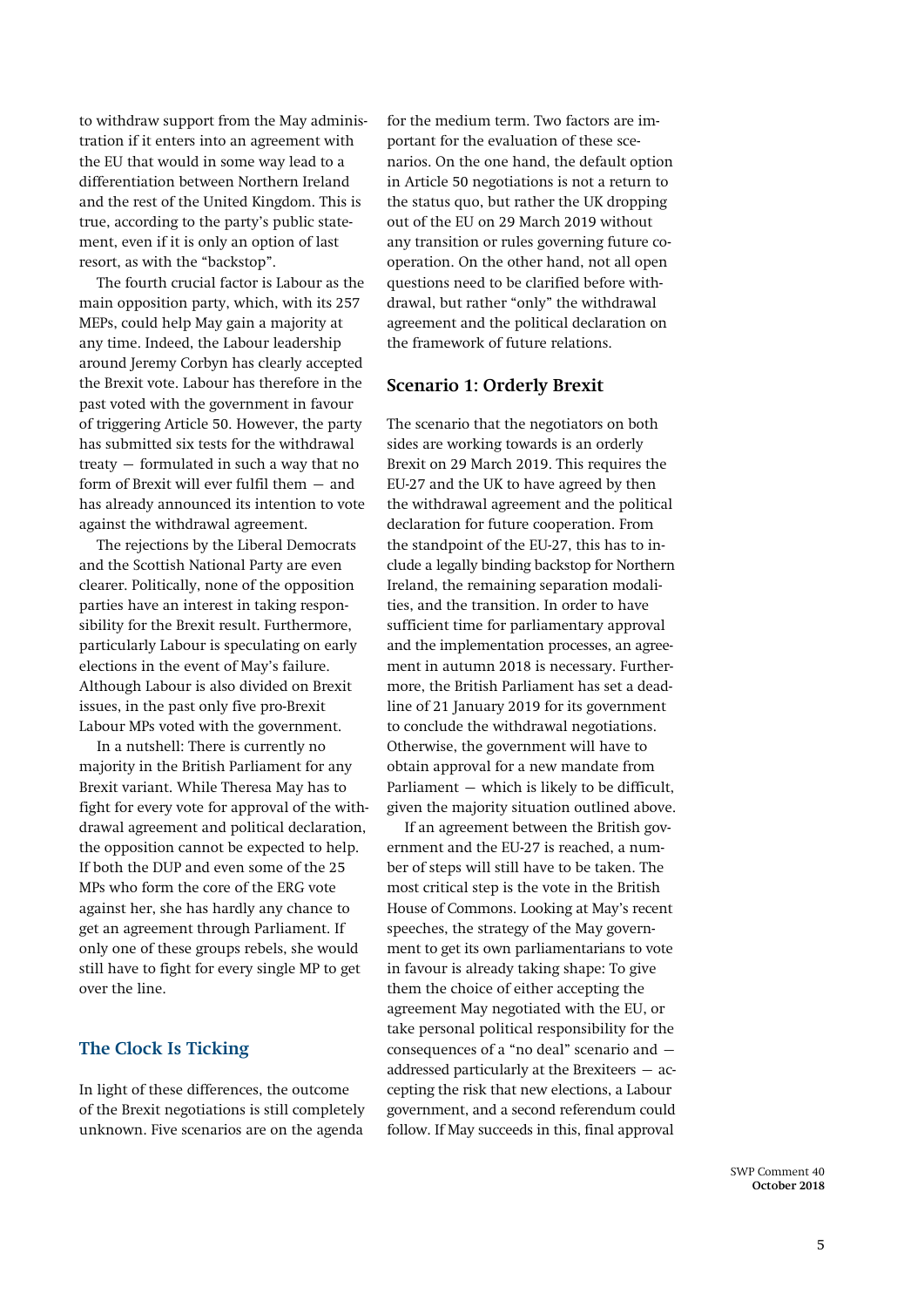is necessary on the European side from the European Parliament (EP) and the European Council. The EP has also set clear conditions for the Brexit negotiations  $-$  in particular the protection of civil rights and the open border with Northern Ireland. However, since this is largely congruent with the priorities adopted by the EU-27, simultaneous approval by the member states and rejection by the EP can be regarded as unlikely.

The UK could then leave the EU on 29 March next year in an orderly manner and remain in the Internal Market and Customs Union until at least the end of 2020 as part of the transition phase. Nevertheless, even an orderly Brexit does not mean the end of Brexit uncertainty. Because the political declaration can only outline future relations – legally non-binding – these have to be negotiated during the transitional period, with another cliff edge looming in January 2021.

### **Scenario 2: Extension**

If the House of Commons rejects the outcome of the negotiations, or if the negotiators are unable to reach an agreement, a politically and economically very volatile situation threatens to emerge. A government crisis in London is then almost inevitable, as are new negotiations among the EU-27 on how to proceed. A fall of Theresa May and either a new Prime Minister from the Conservative Party or new elections are the logical domestic consequences.

The simplest way legally to defuse the situation between the EU-27 and the UK during this intra-British crisis would be to extend the negotiations in accordance with Article 50 TEU. This allows the parties to extend the negotiation period through a unanimous decision of the European Council of 27 in agreement with the UK. Legally, there are no limits to how long or how often the deadline can be extended. For example, an extension to the end of 2020, i.e., the currently planned transition phase, is conceivable. During the extended negotiation period, the UK would continue to be an EU member with all rights and obligations. In this context, it would also have to hold EP elections next May, which could easily turn into a vote on the Brexit process.

What is most critical, however, is that the supporters of Brexit have already legally anchored the exit date as part of the parliamentary process on Brexit. The British government can therefore only request or agree to an extension if it has obtained parliamentary approval. Since some of the supporters of Brexit within the UK Cabinet, such as Michael Gove, only support the government's current strategy because they want to "cross the line", such an extension would be at least as difficult to get through as a negotiated result.

### **Scenario 3: "Managed No Deal"**

If there is neither agreement nor an extension of the deadline, the UK will leave the EU without any settlement, by automatic operation of law. In trade, this leaves WTO rules as a fallback, including the obligatory reintroduction of tariffs, while other areas – including citizen's rights, the EU budget, justice and home affairs cooperation, and participation in EU regulatory schemes – have no such fallback options. The economic, political, and personal consequences would be very grave for the UK, but (to a lesser extent) also the EU-27.

The British government is therefore working in its preparations for non-agreement on the assumption that it can at least, to some extent, mitigate these consequences through a series of individual agreements – with the EU as a whole or bilaterally with its member states. In the spirit of such a "managed no deal", the British government has already written to all 27 EU member states, for example to negotiate bilaterally about access to their airspace for British airlines in case of no deal. Representatives of the citizens concerned are also constantly calling for their rights to be safeguarded by means of a separate individual agreement, even if the overall talks fail.

The conditions for a "managed no deal" are, however, extremely poor: a volatile political environment in the UK, a negotiating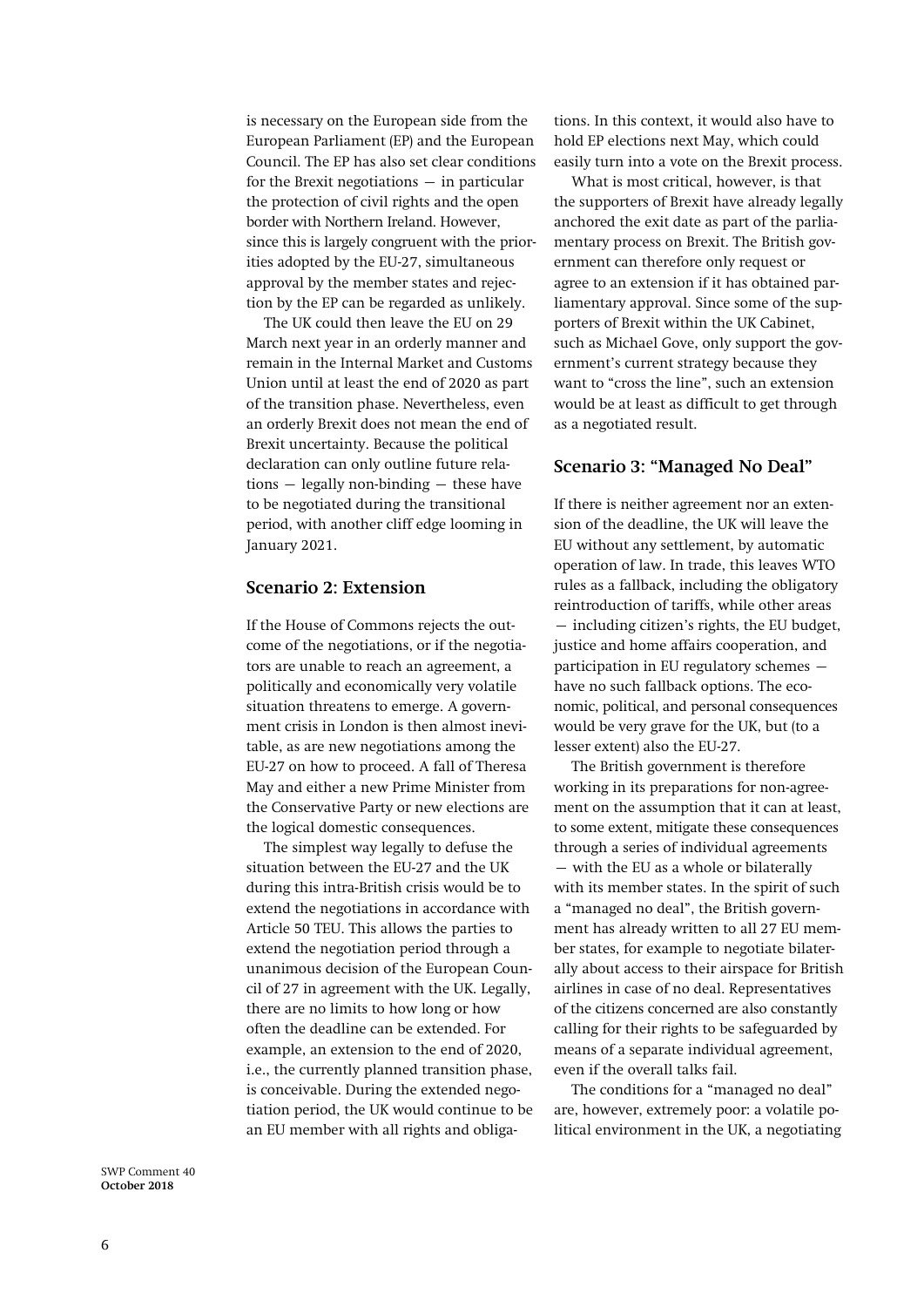situation in which negotiations conducted for two years would have failed, a potential withholding of British budget payments to the EU, a European Parliament in the middle of an election campaign, and an enormous flood of areas to be regulated give rise to doubts that amicable management without a withdrawal agreement is possible in the short term.

# **Scenario 4: "Disruptive No Deal"**

The transition to the most negative scenario – a disruptive Brexit without any common rules – is therefore fluid. Legally, this remains the default option if there is no agreement: The UK leaves the EU without a transition phase, without any rules for EU citizens, and without any agreements for future cooperation.

However, even in this case, the administrations on both sides should, and will, work to avoid complete chaos. The EU Commission's "Brexit Preparedness" communications therefore assume that, at least in the short term, only unilateral measures by both sides are able to limit the worst consequences. But even if planes still fly across the English Channel, the reintroduction of tariffs and the abrupt expulsion of the EU's second largest economy from the EU's single market alone will lead to considerable disruptions.

Even then, it will be necessary to maintain dialogue. Britain remains one of the EU's most important neighbours in any Brexit scenario. Even if the cooperation of both sides would be impaired for years if no agreement were reached, in the medium and long terms, both sides will have to return to the negotiating table – even, and especially, after a chaotic Brexit – in order to pick up the pieces and make future cooperation possible.

# **Fringe Scenario: Second Referendum**

One conceivable outcome of a failure of the negotiations – especially in the event of a

rejection of the withdrawal agreement in the House of Commons negotiations  $-$  is a second referendum. In principle, European politicians such as the President of the European Council, Donald Tusk, and French President Emmanuel Macron have again and again kept the possibility open for Britain to remain in the EU. At least until Brexit is formally implemented next March, the prevailing legal opinion is that it is legally possible for the UK to remain in the EU.

Politically, however, a second referendum is a long way off. First, there has been no substantial change in opinion against Brexit in the UK. Apart from a few outliers, surveys since 2016 show across the board that the country is still largely divided 50- 50 on the question of EU membership, with only a marginal advantage for remaining.

Second, a second referendum requires a parliamentary vote, which is hardly likely to take place, given the current majority situation. Added to this is the time factor – the parliamentary procedure for the 2016 referendum took more than six months. A second referendum would therefore require new elections in the UK, the electoral victory of a party or coalition in favour of a second referendum, and, finally, an extension of Article 50 to hold that referendum.

This chain of events has become possible since Labour, at its party conference in September 2018, voted in principle for a second referendum as a fallback option. At the same time, the Labour leadership has sent conflicting signals whether "remain" should actually be on offer in such a referendum, or whether it should just be between no deal and a negotiated result of Brexit.

In short: A second referendum could not be organised by March 2019 and would only be possible after a political crisis in the UK, new elections, a Labour election victory, and a full commitment to revisiting the referendum.